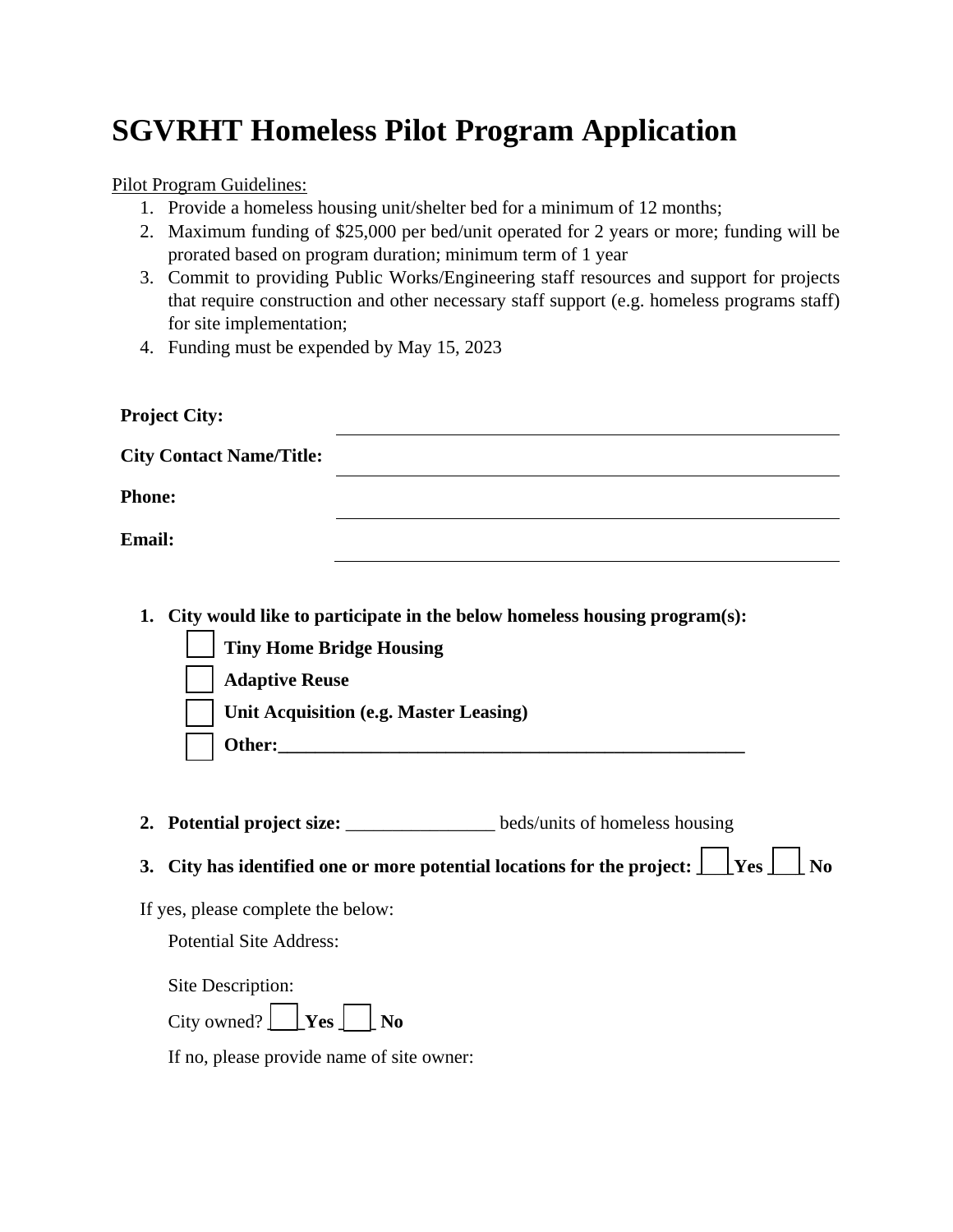## **4. City Leveraged Resources:**

|  | V | ман |
|--|---|-----|
|--|---|-----|

Program manager: \_\_\_\_\_\_\_\_\_\_\_\_\_\_\_\_\_\_\_\_\_\_\_\_\_\_\_\_\_\_\_\_\_\_\_

Email:

If the proposed project requires construction or infrastructure upgrades, please provide the below staff contacts:

Public Works: \_\_\_\_\_\_\_\_\_\_\_\_\_\_\_\_\_\_\_\_\_\_\_\_\_\_\_ email: \_\_\_\_\_\_\_\_\_\_\_\_\_\_\_\_\_\_\_\_\_\_\_\_\_\_

| City<br>Engineer: | amas Lu |  |
|-------------------|---------|--|
|                   |         |  |

Funding:

The SGVRHT will provide funding as outlined in the program guidelines. Projects that require site acquisition, construction, or large infrastructure improvements, will likely exceed the per unit funding limit and require additional funding from another source. Similarly, if the per unit funding limit is reached on capital costs, operational funding will be required from another source. Please indicate below if additional funding is available:

Capital Gap Funding<sup>1</sup> (for needs in excess of SGVRHT funding) **\_\_\_\_Yes \_\_\_\_ No** If yes, please describe the source and the potential amount:

| Operational Funding (for needs in excess of SGVRHT funding) $\boxed{\phantom{\cdot}}$ Yes $\boxed{\phantom{\cdot}}$ No |  |  |
|------------------------------------------------------------------------------------------------------------------------|--|--|
| If yes, please describe the source and the potential amount:                                                           |  |  |

Ongoing Utility Costs<sup>2</sup> **\_\_\_\_Yes \_\_\_\_\_ No** If yes, please describe the source and the potential amount:

Existing Programs:

Please describe any City managed Homelessness Programs that can be leveraged for the proposed pilot program:

 $\overline{a}$ 

<sup>&</sup>lt;sup>1</sup> May be required for sites that require extensive site prep

<sup>2</sup> Required for City owned sites